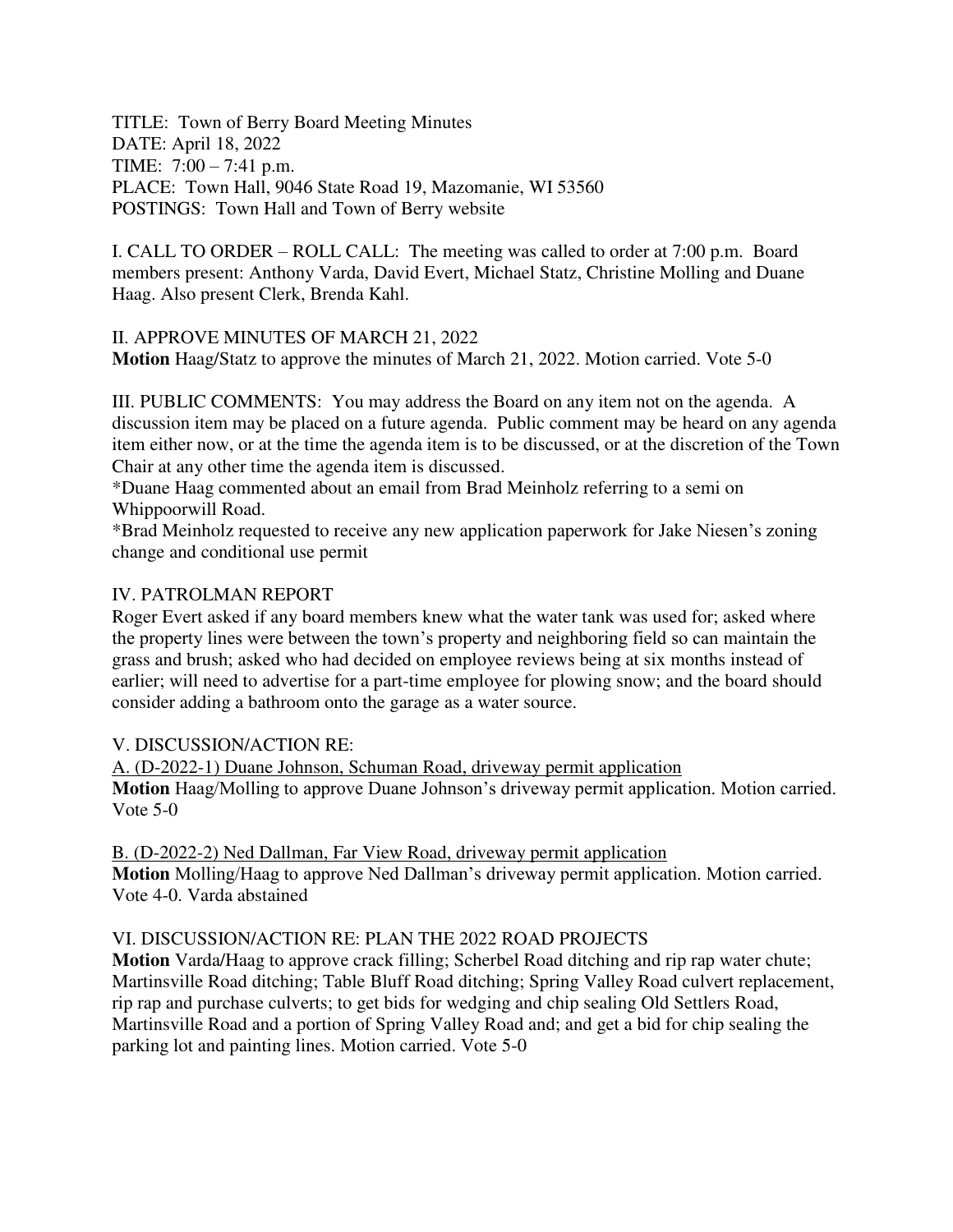VII. DISCUSSION/ACTION RE: REVISING ORDINANCE 103.1, APPOINTING ALTERNATE MEMBERS FOR BOARD OF REVIEW

**Motion** Haag/Evert to approve revising Ordinance 103.1, Appointing Alternate Members for Board of Review. Motion carried. Vote 5-0

VIII. DISCUSSION/ACTION RE: AWARDING PROPOSAL FOR MAINTENANCE OF THE HALL/GARAGE GROUNDS AND SUNNING HILL CEMETERY **Motion** Molling/Haag to approve Jeff Dresen's bid for maintenance of the hall/garage grounds and Sunning Hill Cemetery. Motion carried. Vote 5-0

IX. DISCUSSION/ACTION RE: CYCLE ROAD EVENT PERMIT FOR FRIENDS OF BLUE MOUND STATE PARK FOR JUNE 18, 2022 **Motion** Molling/Varda to approve the Cycle Road Event Permit for Friends of Blue Mound State Park. Motion carried. Vote 5-0

X. DISCUSSION/ACTION RE: TOWN COMMITTEES AND APPOINTMENTS **Motion** Varda/Statz to approve the 2022 Committee list and appointments. Motion carried. Vote 4-0. Haag abstained

XI. DISCUSSION/ACTION RE: TO ELECT THE ARPA \$10 MILLION REVENUE LOSS STANDARD ALLOWANCE

**Motion** Varda/Haag to elect the ARPA \$10 Million Revenue Loss Standard Allowance. Motion carried. Vote 5-0

XII. DISCUSSION/ACTION RE: HIRING LANE EVERT AS A PART-TIME HIGHWAY DEPARTMENT EMPLOYEE

**Motion** Haag/Molling to approve hiring Lane Evert at a part-time highway department employee. Motion carried. Vote 5-0

XIII. BUDGETARY MATTERS A. Discussion/action re: Payment of bills

**Motion** Varda/Haag to approve the payment of bills. Motion carried. Vote 5-0. Check numbers 18311-18354

XIV. COMMITTEE REPORTS/CORRESPONDENCE/COMMUNICATIONS

\*Black Earth Fire District: Pancake Breakfast is scheduled for May 1st from 8:00 am - noon \*Cross Plains EMS: Director will be on leave and two part-time employees are covering her ambulance shifts; reviewing the costs for an audit; had more runs in the first quarter than previous year

\*Broadband Expansion Report: Objection comments were filed by TDS Telecom and Mount Horeb Telephone Company

XV. DISCUSSION OF FUTURE AGENDA ITEMS

XVI. ADJOURN